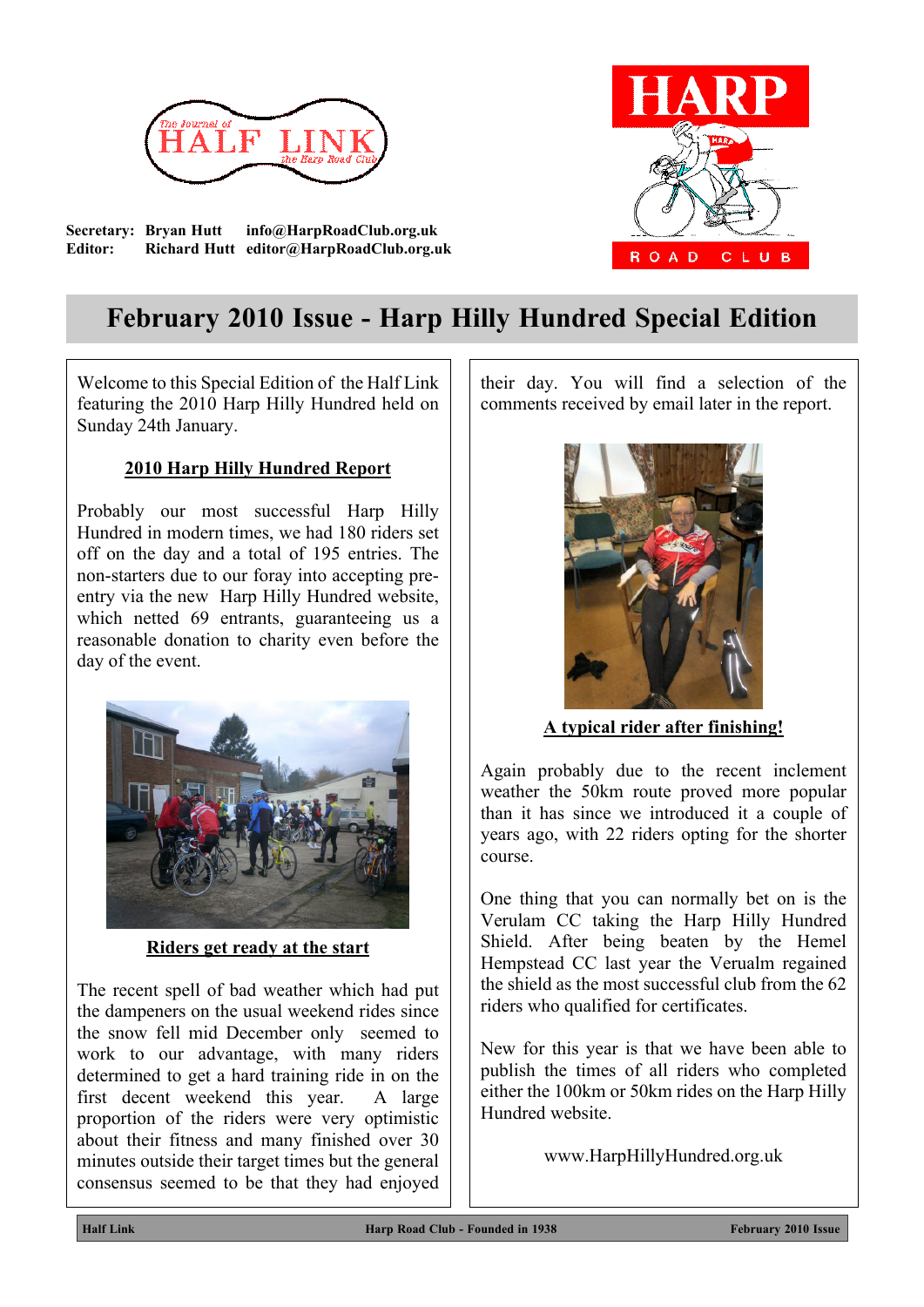There was just one incident to mar an otherwise near perfect event. One rider suffered a mechanical failure and due to a mix-up in mobile phone numbers wasn't able to get directly through to the HQ, and, although Mick K drove out to try and find him, ended up walking back to the HQ.

In monetary terms, after expenses, we are left with just over  $£1600$ , of which we guaranteed to donate £920 to charity. If we agree to supplement this to give each of the three charities £400 that will still leave over £400 for club funds which together with the £100 donation from DBY will let us invest in items such as direction arrows for future Harp Hilly Hundreds.

For this years event we signed the course with handmade arrows that were produced at short notice from arrows painted on cardboard. The arrows were probably slightly larger than required at 18" by 8" but were seen by the large majority of riders. The 100 km route arrows were red on a white background with a white 'H' in the arrow and the 50 km diversion used reversed colours with white arrows on a red background as can be seen in the photos below.





Unless anyone has other suggestions we would use these designs for any signs we purchase.

Thanks must go to Mick C, Mick K, Jim, Bryan, Terry and Alison for getting the record number of riders underway and to Wally and Dora for managing the refreshments.



**Plenty of food for everyone**

Thanks also to Mick K. for his photos.

## **Improvements to the Harp Hilly Hundred**

As part of the ongoing process of trying to make the event run as smoothly as possible a number of improvements and suggestions for future events have been forthcoming.